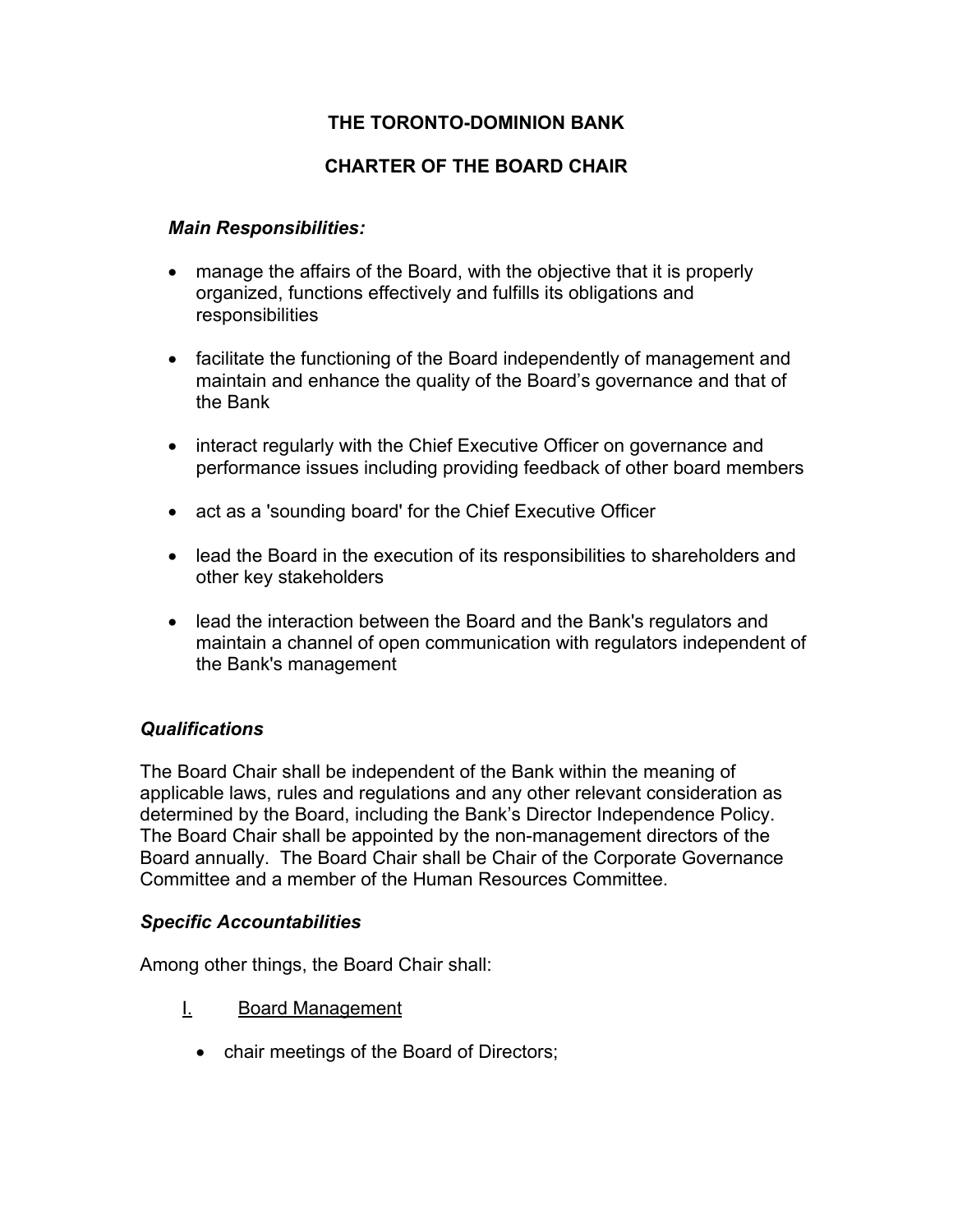- in conjunction with the Chief Executive Officer and Corporate Secretary, develop and approve the schedule of Board meetings and the agendas for the Board meetings;
- in conjunction with the Chief Executive Officer, ensure that the focus of the Board's attention is on strategically important issues;
- coordinate the activities of the Board with Committee Chairs;
- conduct in-camera sessions of the Board and report the results of such meetings to the Chief Executive Officer as appropriate; and
- in conjunction with the Chief Executive Officer and Corporate Secretary, oversee the provision of adequate and timely information and notice of meetings to the Board.

## II. Board Independence and Governance

- be knowledgeable of corporate governance practices, stay abreast of developments in corporate governance practices of other comparable companies and lead the adoption of 'best practices' where appropriate to maintain a leadership level of governance practices at the Bank;
- in conjunction with the Chief Executive Officer, facilitate the effective and transparent interaction of Board members and management;
- meet proactively with all Board members and seek their feedback on management performance, Board and Committee effectiveness and other matters;
- in conjunction with the Corporate Governance Committee, assess performance of directors collectively and individually and, where applicable, provide individual performance feedback to Board members;
- in accordance with guidance from the Corporate Governance Committee, approach potential candidates for Board membership;
- provide feedback and input to the Committee Chairs on governance and other matters; and
- ensure that the Office of the Superintendent of Financial Institutions Canada ("OSFI") is notified on a timely basis of any potential changes to the membership of the Board.

#### III. Interaction with Chief Executive Officer and Management

- interact with the Chief Executive Officer on governance, performance and other issues;
- provide feedback to the Chief Executive Officer and act as a sounding board with respect to strategies, accountability, relationships and other issues;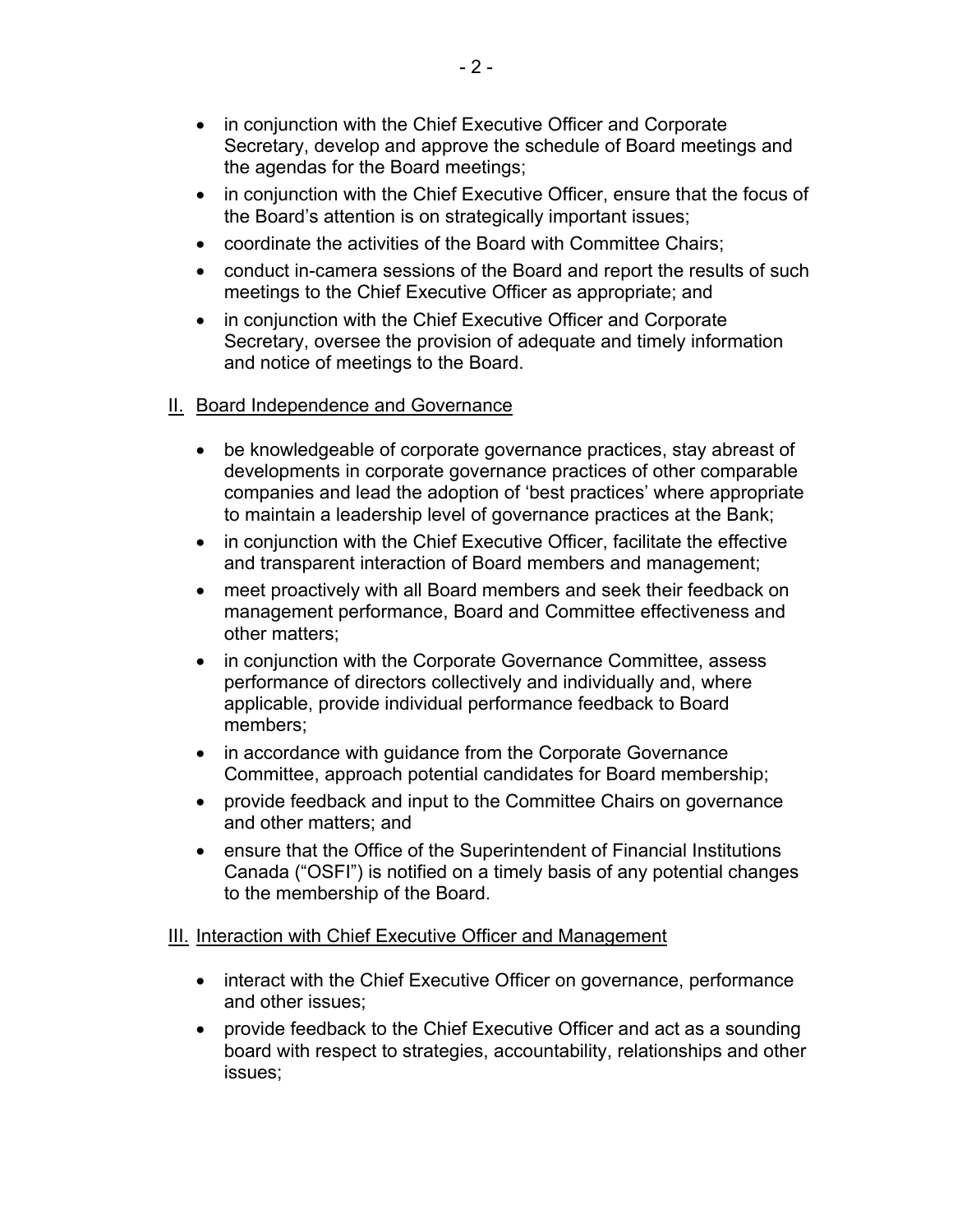- without inhibiting the direct interaction between other members of the Board and management, provide management with a point of contact for the Board;
- in conjunction with the Human Resources Committee and the full Board, lead a formal evaluation of the Chief Executive Officer's performance at least annually and oversee the adequacy of succession plans in place for key management roles;
- in conjunction with the Chair of the Human Resources Committee, conduct the annual performance appraisal session of the Chief Executive Officer and communicate additional feedback as required; and
- frequently interact with the General Counsel and Corporate Secretary on Board governance and other issues.

## IV. Interaction with Regulators

- lead the interaction between the Board and the Bank's regulators (including its primary regulator, OSFI) including by meeting regularly with those regulators; and
- maintain a channel of open communication with regulators independent of management, to promote mutual trust and confidence in the quality of the board's governance and oversight of the Bank.

## V. Relations with Shareholders and Other Key Stakeholders

- provide leadership to the Board in the execution of its responsibilities to shareholders;
- chair all annual and special meetings of the shareholders;
- in conjunction with management, respond to shareholder concerns regarding governance issues or other Board related issues. In this regard, shareholders may communicate with the independent directors through the Board Chair (instructions for which are publicly available through appropriate disclosure mechanisms, such as the Bank's proxy circular, annual report and/or website) and the Board Chair will relay to the independent directors any communication received from a shareholder expressing that intent; and
- consistent with the Bank's shareholder engagement policies, meet with shareholders and other interested parties on matters core to the board's mandate, and attend public events on behalf of the Bank.